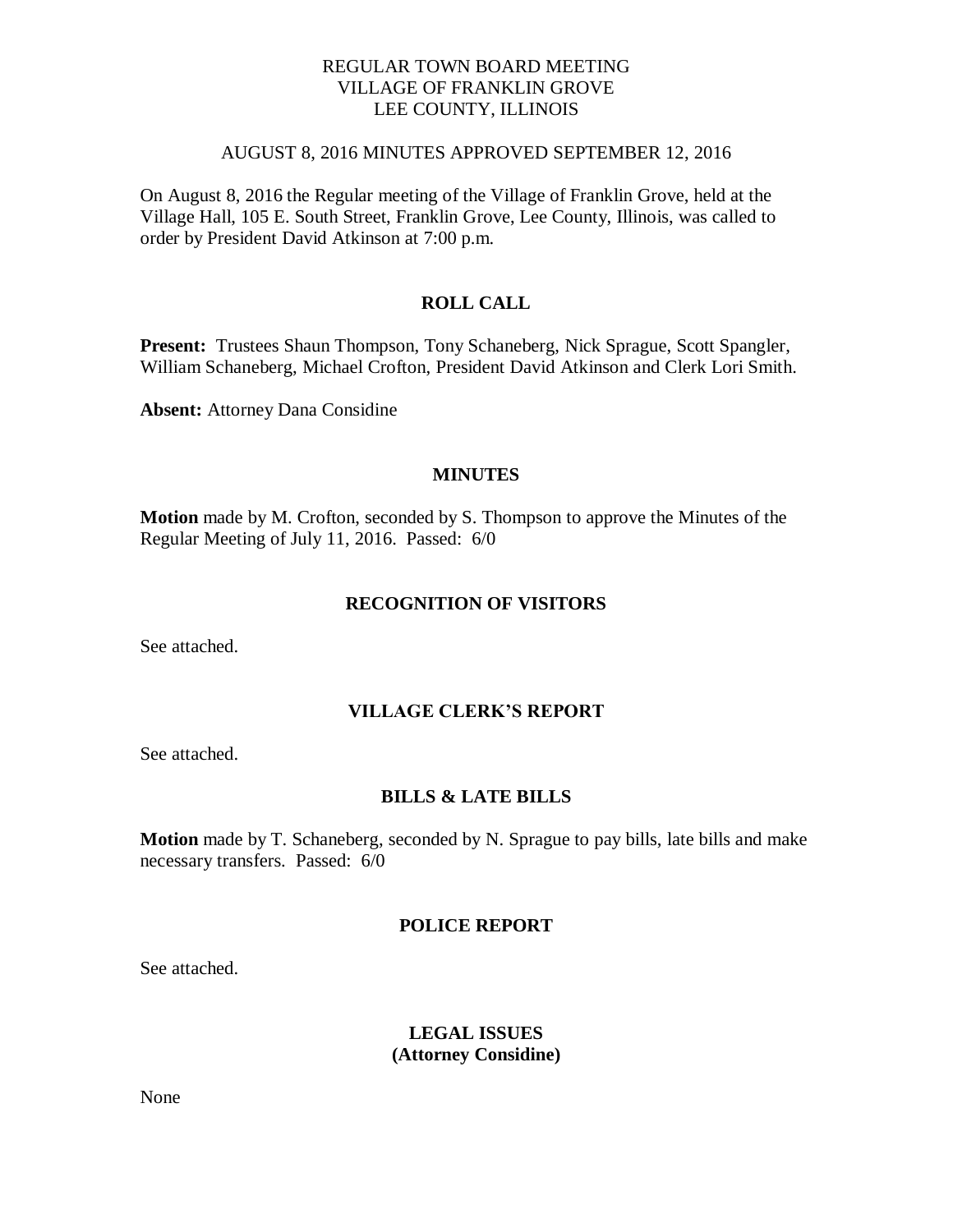### **GENERAL ISSUES**

**Motion** made by N. Sprague, seconded by S. Thompson to hire Blake Armstrong as our Full-Time Streets and Alleys employee beginning August 15, 2016 at \$15.00 per hour. Passed: 6/0

### C**OMMITTEE REPORTS**

# **STREETS & ALLEYS**

(T. Schaneberg Chairman)

Trustee Schaneberg advised that Jeremiah Settles would like to have his sidewalk done and he is looking for board approval. President Atkinson advised that since it was not on the agenda, Trustee Schaneberg needs to come to the next meeting with the application and cost figures for consideration.

### **WATER & SEWER**

(W. Schaneberg Chairman)

Trustee Schaneberg advised that the new Trickling Filter will be installed on Monday.

President Atkinson advised that the Water & Sewer Committee needs to meet again to discuss the issue at John Nicholson's property. After much discussion, it was determined that another meeting be scheduled and Mr. Nicholson be advised.

# **COMMUNITY DEVELOPMENT**

(N. Sprague Chairman)

Trustee Sprague advised that McCormick's dropped off the 20 trees we ordered and if anyone has suggestions where they would like them put to let him know, otherwise they have plenty of places in town they can go.

#### **PROPERTIES**

(M. Crofton Chairman)

Trustee Sprague advised he was notified that Village trees were being trimmed at the Elementary School and one was scheduled to be taken down without Village notification. Trustee Sprague spoke with the company trimming the tree and advised them what needed to be done in order for them to continue. It was noted that the Village of Ashton was notified and listed on the Insurance, but the Village of Franklin Grove was not.

Trustee Crofton advised that the truck is in Monroe and has a lot more rust than first thought. The bid for the stainless steel box is approximately \$14,000 and a regular box is approximately \$9,000. No decision was made at this time.